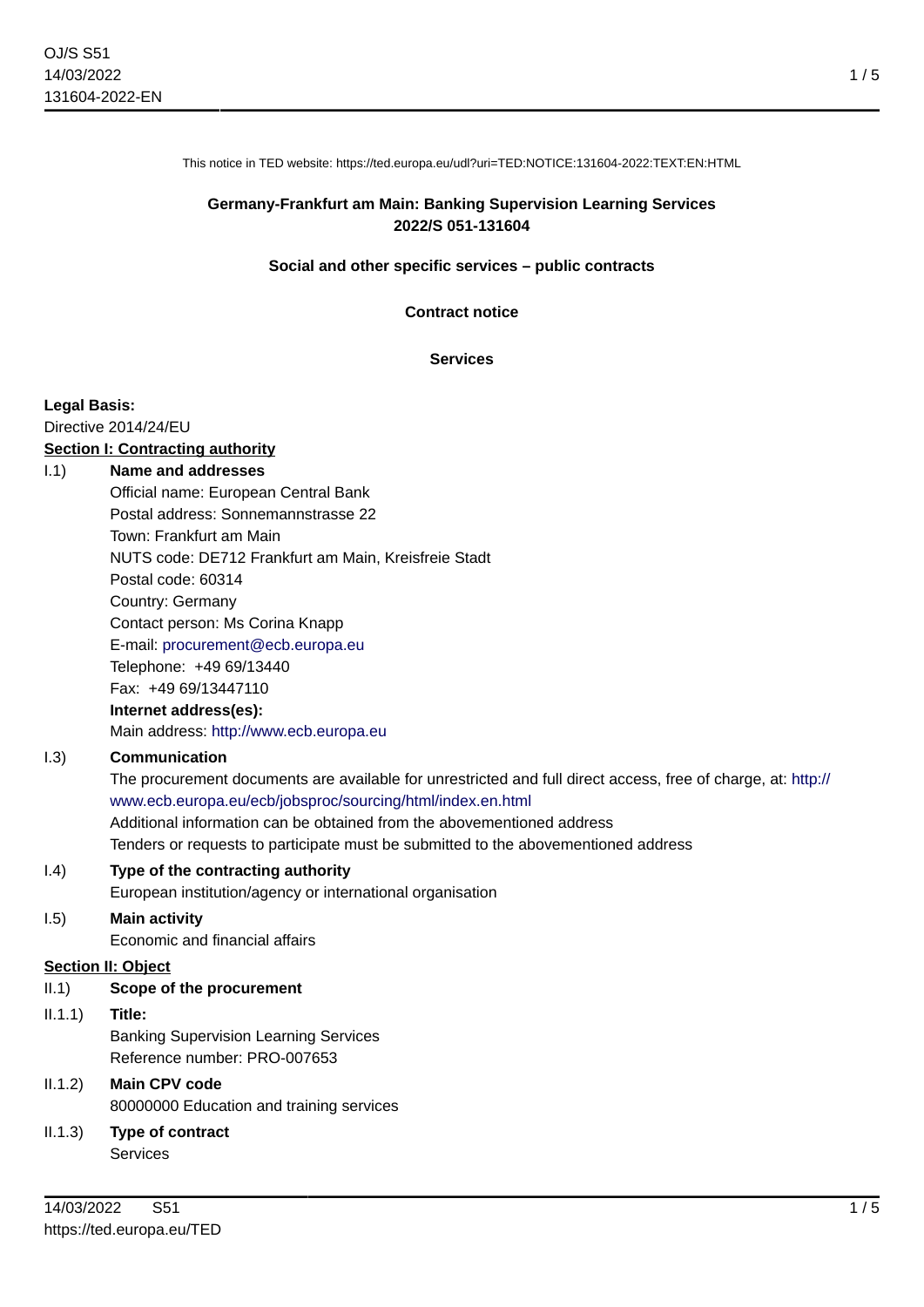# II.1.4) **Short description:**

The SSM has identified a strategic need to further develop the SSM training offer bringing together supervisors, professionals and academics from the banking and finance sector to develop a common and highest quality supervisory culture in the SSM through training and policy dialogue.

Against this background, the ECB is therefore looking to procure the following services, including pedagogical advice, to design, develop and deliver training in the areas of financial risk management, banking supervision, team building and change management:

1. design, development, and delivery of the SSM training programme;

2. deliver innovative content and development services

3. design and deliver events with the purpose of broadening perspectives of risk analysis on future challenges, offer opportunities to network with peers across the SSM and value expertise located at the NCAs.

## II.1.5) **Estimated total value**

Value excluding VAT: 12 000 000.00 EUR

## II.1.6) **Information about lots**

This contract is divided into lots: no

## II.2) **Description**

## II.2.2) **Additional CPV code(s)**

80500000 Training services 80510000 Specialist training services 80511000 Staff training services 80521000 Training programme services 80522000 Training seminars

## II.2.3) **Place of performance**

NUTS code: DE Deutschland Main site or place of performance: Mainly in Frankfurt am Main and in exceptional cases delivered in NCAs locations within the EU.

# II.2.4) **Description of the procurement:**

The SSM has identified a strategic need to further develop the SSM training offer bringing together supervisors, professionals and academics from the banking and finance sector to develop a common and highest quality supervisory culture in the SSM through training and policy dialogue.

Against this background, the ECB is therefore looking to procure the following services, including pedagogical advice, to design, develop and deliver training in the areas of financial risk management, banking supervision, team building and change management:

1. design, development, and delivery of the SSM training programme;

2. deliver innovative content development and consulting services;

3. design and deliver events with the purpose of broadening perspectives of risk analysis on future challenges, offer opportunities to network with peers across the SSM and value expertise located at the NCAs.

# II.2.6) **Estimated value**

Value excluding VAT: 12 000 000.00 EUR

II.2.7) **Duration of the contract or the framework agreement** Duration in months: 96

# II.2.13) **Information about European Union funds** The procurement is related to a project and/or programme financed by European Union funds: no

## II.2.14) **Additional information**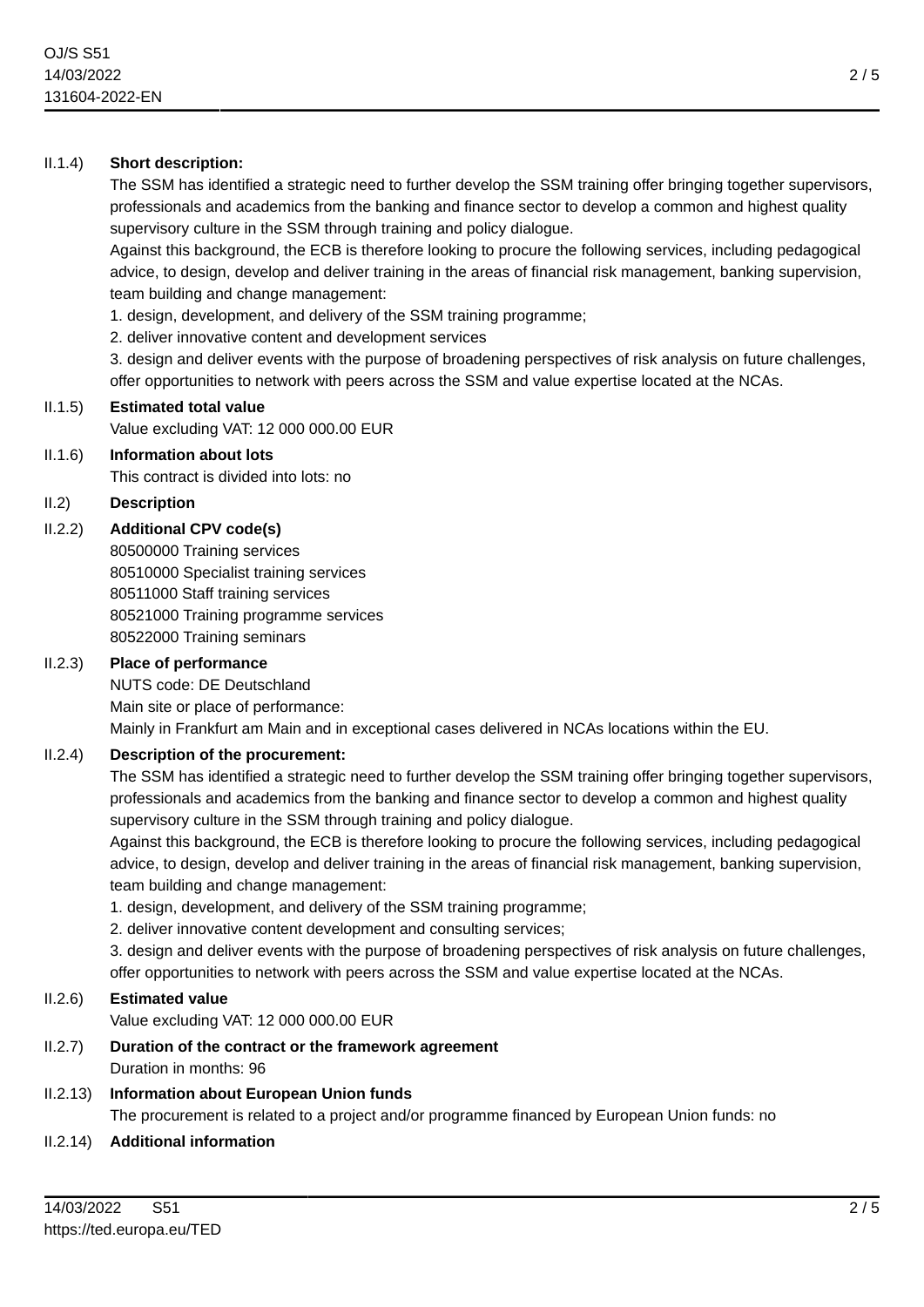3 / 5

The maximum value of this procurement is EUR 15 600 000,00.

#### **Section III: Legal, economic, financial and technical information**

- III.1) **Conditions for participation**
- III.1.4) **Objective rules and criteria for participation** List and brief description of rules and criteria: Selection criteria as stated in the call to express interest to participate.

#### **Section IV: Procedure**

- IV.1) **Description**
- IV.1.1) **Form of procedure** Procedure involving negotiations
- IV.1.3) **Information about framework agreement** The procurement involves the establishment of a framework agreement In the case of framework agreements, provide justification for any duration exceeding 4 years: Need for amortisation of a high initial investment. Ensure continuity in the delivery of the banking supervision learning services strategy. Maximise the time, budget spending and overall outcome of the contract, as the contractor will have the in-depth know-how and experience of banking supervision that can be used for a longer period of time.

#### IV.1.10) **Identification of the national rules applicable to the procedure:**

- IV.1.11) **Main features of the award procedure:**
- IV.2) **Administrative information**
- IV.2.2) **Time limit for receipt of tenders or requests to participate / Time limit for receipt of expressions of interest**
	- Date: 04/04/2022 Local time: 12:00
- IV.2.4) **Languages in which tenders or requests to participate may be submitted:** English

## **Section VI: Complementary information**

- VI.2) **Information about electronic workflows** Electronic invoicing will be accepted
- VI.3) **Additional information:**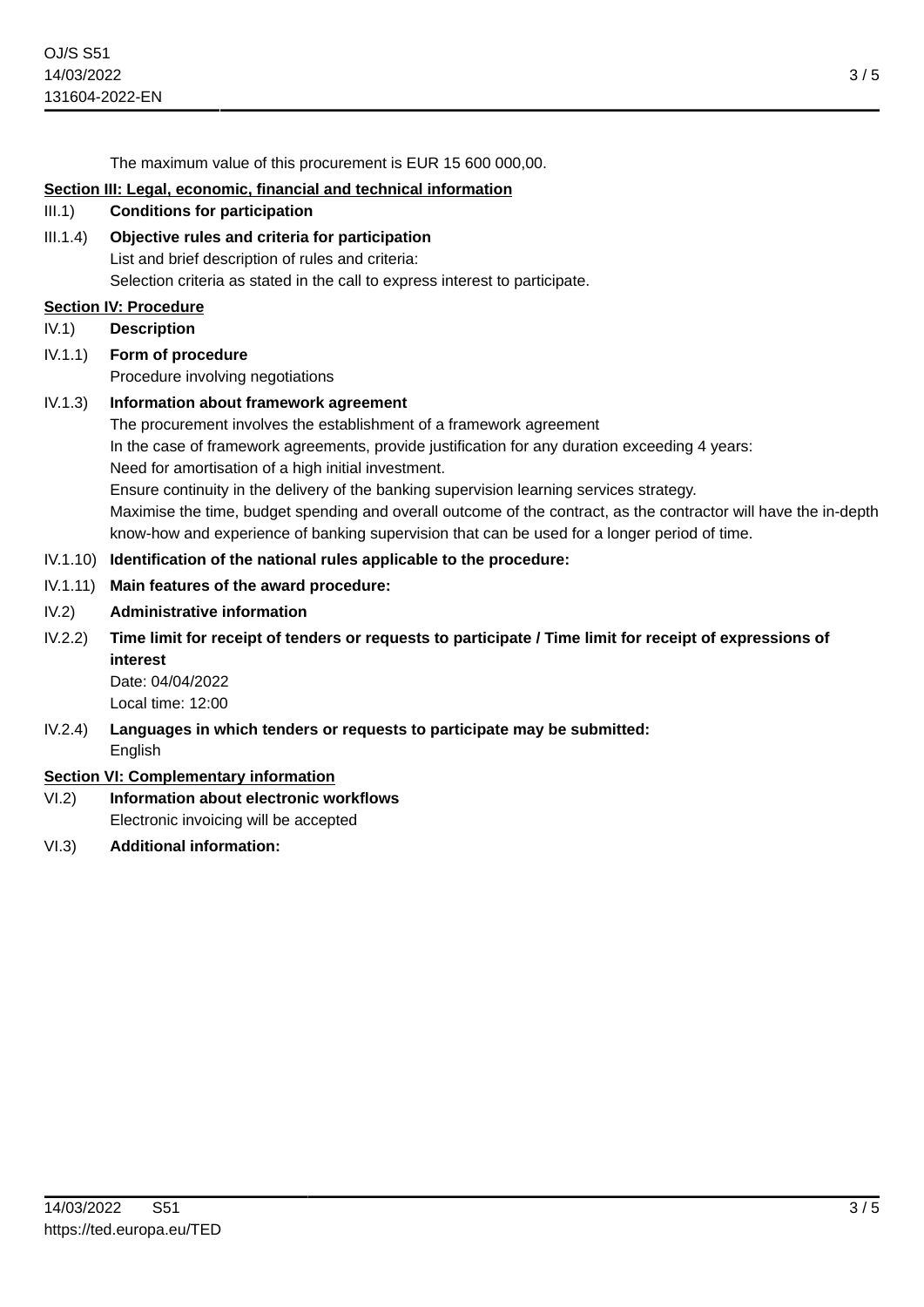This tender procedure is conducted via the ECB's electronic tendering system (e-tendering) which can be accessed via the following internet address:

## <http://www.ecb.europa.eu/ecb/jobsproc/sourcing/html/index.en.html>

If you have not used the ECB's electronic tendering system before, you need to register via the above link (click on 'Register'). Subsequently to the registration, you will receive an automated notification with your user credentials to log in (click on 'Login') and to access the tender documentation. Please note that:

— A registration to the above system is only required once and you can reuse your user credentials in all future procedures of the ECB which are conducted via the above system. Therefore, please keep your user credentials for the future;

— In case you should have participated in previous ECB tender procedure(s) in the past which were conducted via the ECB's prior online system, you nevertheless need to register once to the ECB's electronic tendering system under the above address;

— Your mere registration does not constitute an application/tender. You must submit your application/tender via the ECB's electronic tendering system as further instructed in the application/tender documentation.

The system reference number for the above procurement is: RFX-35Q-2022-000005: PRO-007653-R1- Supervision learning.

To download the tender documents, log on to the ECB's electronic tendering system with your login and password. Expand the field 'Public Tenders – Upcoming Events'. Click on 'Click to request an invitation to this event' for the above procedure and close the new window which opens. Once the request is completed (this can take a few minutes), the status of the participation request will change to 'Invited' and the RFx documentation will be accessible via the RFx tab.

Under the above link you also find user guides for detailed information on how to use the system and contact details for technical support.

Should you require technical help when using the system, please contact the ECB's technical support .team at [sourcing.support@ecb.europa.eu](mailto:sourcing.support@ecb.europa.eu) by quoting the reference number and the problem experienced.

Any other queries relating to this procurement procedure and the content of the procurement documentation shall be submitted as message via the ECB's e-tendering system (under the tab 'Discussion').

The ECB endeavours to answer all queries as quickly as possible but cannot guarantee a minimum time response. The ECB shall not be bound to reply to queries received less than seven calendar days before the time-limit for the submission of tenders.

The tender procedure shall be open on equal terms to all natural or legal persons resident or located in the European Union and to all natural and legal persons resident or located in a country which has ratified the World Trade Organisation Agreement on Government Procurement or has concluded with the European Union a bilateral agreement on procurement under the conditions laid down in the said agreements.

The tender procedure is conducted in accordance with ECB Decision 2016/2 laying down the Rules on Procurement (as amended), available on the ECB website at [https://www.ecb.europa.eu/ecb/legal/1001/](https://www.ecb.europa.eu/ecb/legal/1001/procurement/html/index.en.html) [procurement/html/index.en.html](https://www.ecb.europa.eu/ecb/legal/1001/procurement/html/index.en.html)

# VI.4) **Procedures for review**

# VI.4.1) **Review body**

Official name: General Court of the European Union Postal address: rue du Fort Niedergrünewald Town: Luxembourg Postal code: L-2925 Country: Luxembourg E-mail: [generalcourt.registry@curia.europa.eu](mailto:generalcourt.registry@curia.europa.eu) Internet address: <http://www.curia.europa.eu>